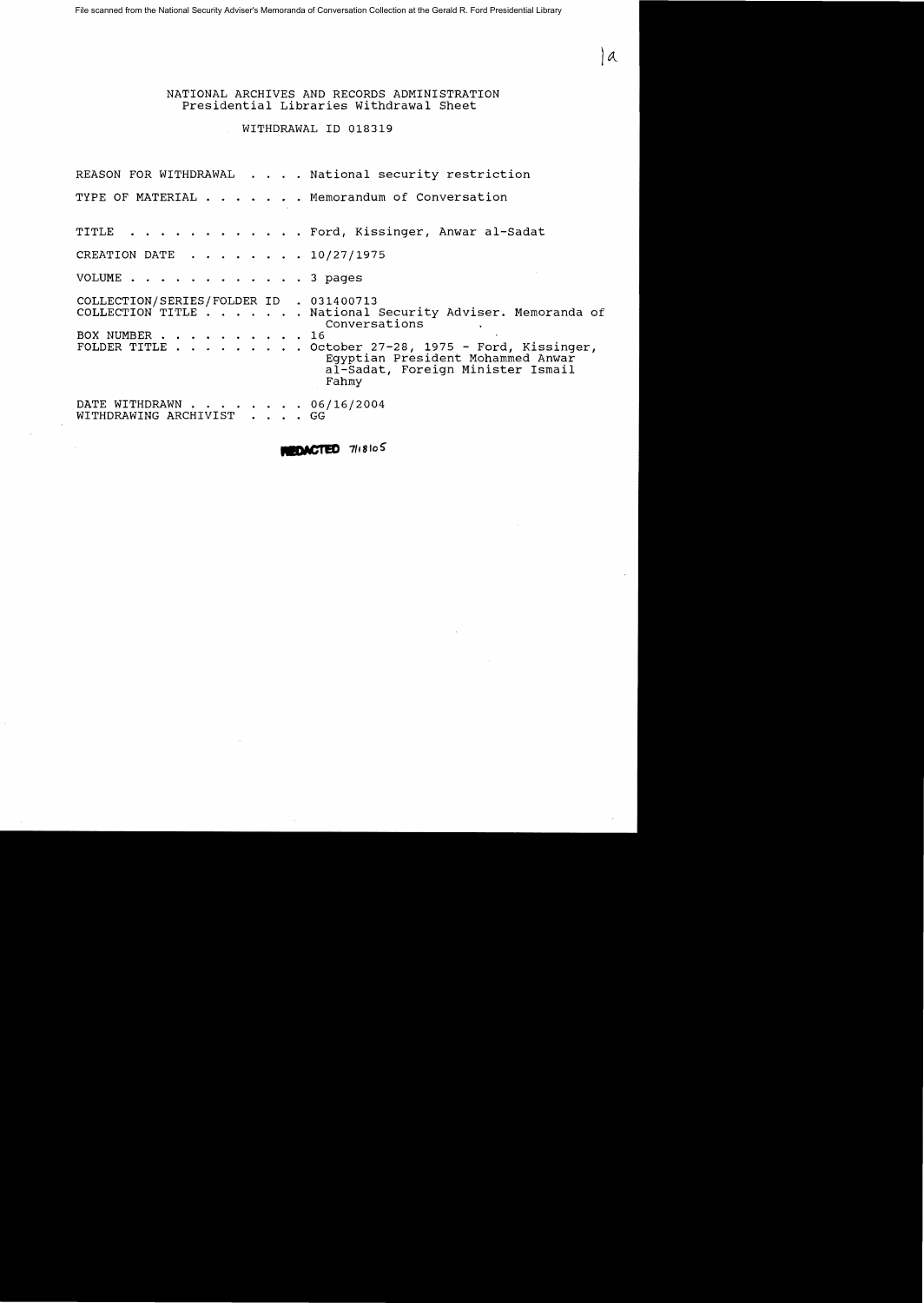MEMORANDUM

THE WHITE HOUSE

WASHINGTON

SECRET/NODIS/XGDS

DECLARGIFUND . E.O. 12858 SEC. 3.6 WITH PORTIONS EXEMPTED **E.O. 12058 SEC. 1.5 (c)**  $DIA$  les 6/17/05, CIA eur 7/18/05 MR 05-17 #19: Atate rev 3/11/04

BY del NARA DATE 7/28/06 MEMORANDUM OF CONVERSATION

PARTICIPANTS:

President Gerald R. Ford Dr. Henry A. Kissinger, Secretary of State and Assistant to the President for National Security Affairs Mohammed Anwar al-Sadat, President of the Arab Republic of Egypt Ismail Fahmy, Deputy Prime Minister and Minister of Foreign Affairs

DATE AND TIME:

Monday, October 27, 1975  $12:00 - 12:50 p.m.$ 

PLACE:

The Oval Office The White House

The President: I am delighted to have you here, Mr. President. I felt that our meetings at Salzburg were personally and substantively the most constructive meetings I have had since I have been President. This is a good opportunity to show our two peoples what our good relations can do. Your visit here I am sure will be an enduring basis for our relations in the future.

President Sadat: I must thank you for the efforts that you made after our meeting at Salzburg. Without these efforts, we could not have achieved this Sinai agreement. I must congratulate you. For the first time, the Israelis hear logic and firmness. It is for the benefit of the Israelis as well as of my  $[Arab]$  colleagues  $-$ - even if neither of them understand it now. Let me thank you for your help. Henry's tireless efforts have been marvelous. I look forward to when you visit us, Mr. President. Let the whole Arab world see our relationship.

The President: I look forward to it.

SEGRET/NODIS/XGDS

Henry A. Kissinger CLASSIFIED BY EXEMPT FROM GENERAL DECLASSIFICATION SCHEDULE OF EXECUTIVE ORDER 11622  $5(b), (1, 3)$ EXEMPTION CATEGORY AUTOMATICALLY DECLASSIFIED ON Imp. to Det.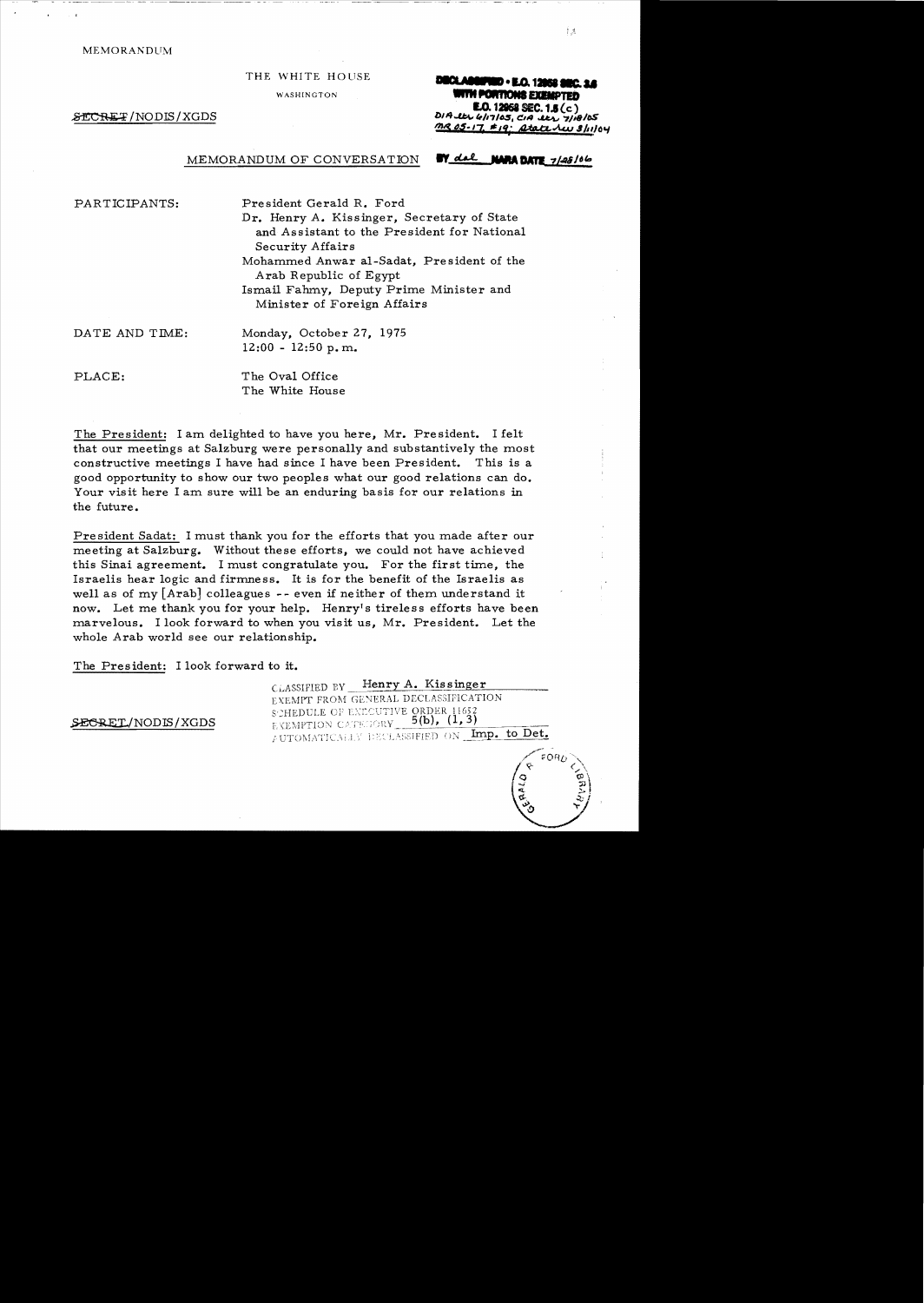## **EXCREP/NODIS/XGDS** 2

President Sadat: As we have agreed in Salzburg, it is a long road ahead of us.

The President: You must work with us on the timing. But I can assure you I will be as firm in the future as I have been in the past. There is no sense in taking a number of little steps when we can take a big step. That agreement was a terrible strain. We might as well take a broader view.

President Sadat: By your efforts you have made it easier for us to take the final step.

[The President explained the American political situation. He discussed the senselessness of the Turkish aid cut-off. He pointed out that NATO is in good shape.]

President Sadat: Giscard, whom I just met in Paris, has severe flu.

For this visit, I have nothing special. But I would like to raise two points: First is economic help. We would hope that you can change our short-term loans into long-term loans. The economic situation in Egypt appears to be in bad shape, but the combination of reopening the Suez Canal and recovering the oil will give us  $$700$  million. We hope to have your help.

. The other point is armament.

[Dr. Kissinger explained the parliamentary situation in the Congress. The thrust was that no formal sale of arms to Egypt could probably be made until March of 1976.]

Pre sident Sadat: The backbone of our air force is the MIG-17. The Russians have said it is now obsolete. The most agreeable plane to us is the  $F-5E$ , which the Saudis and Iran have. I would like to request one squadron of these. We would also want the TOW missile.

Dr. Kissinger: You should know that the embargo on arms sales is about to be lifted from Germany.

After the agreement is fulfilled, then we can talk about it.

President Sadat: The Suez is moving along marvelously.



SECRET/NODIS/XGDS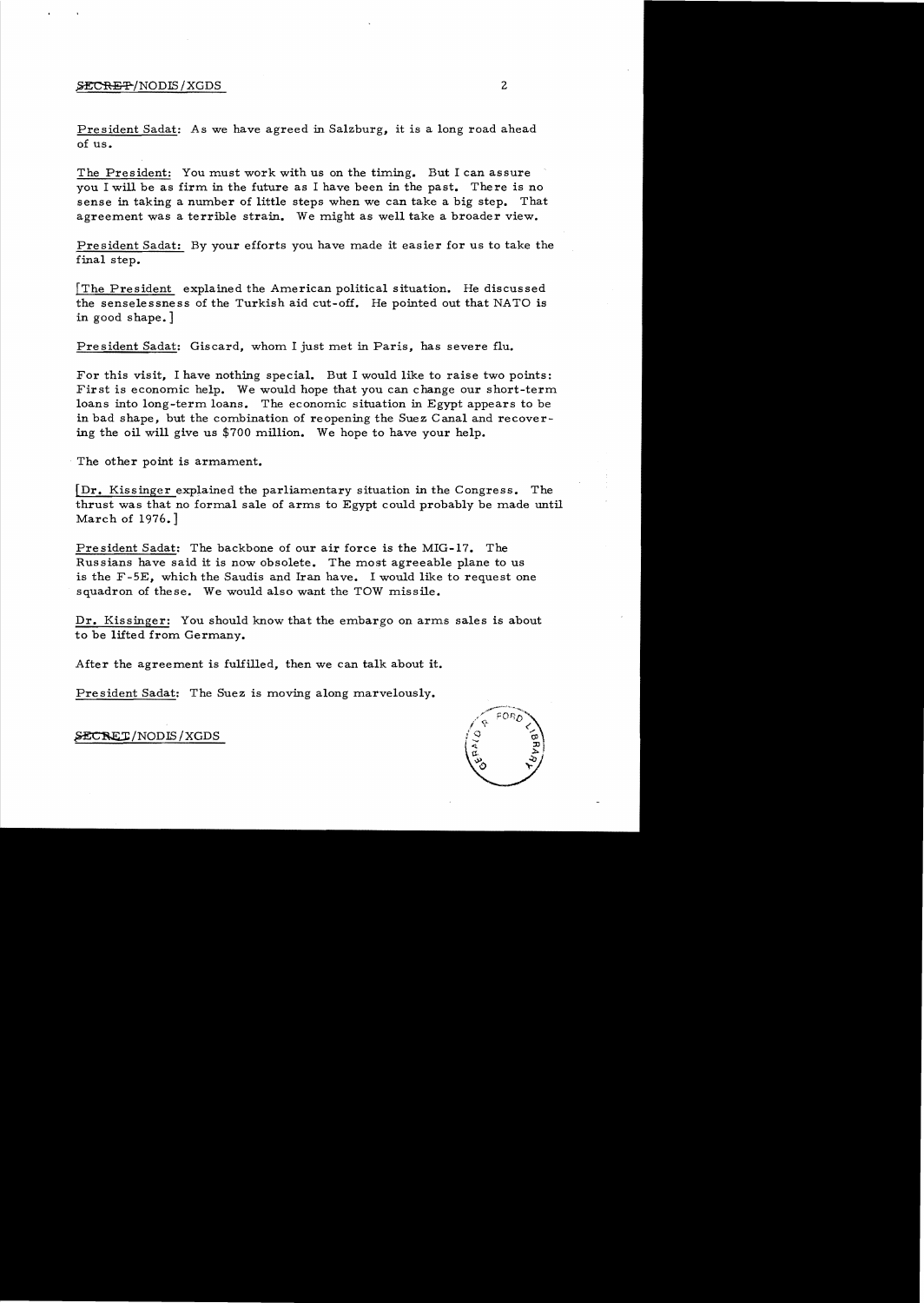#### $STCHE+ / NODIS / XGDS$

A sad would not get anything from the USSR undermining the agreement.

. . ., .... " " ...... " " .. ~ .. " ......... " .... " , .. " ........... ~ ............................................ " .......... , .............. .. 

President Sadat: I do not think that Syria will go to war. They are doing this 'mostly for domestic reasons to show how tough they are.

Maybe Lebanon is the cause.

The President: What about Lebanon?

President Sadat: 1 have been reluctant to speak publicly on this because both sides are to blame. The army is weak. The PLO is a state within a state. Saiqa, in the guise of the PLO, is decisive and mischievous. Armaments and money are pouring into Lebanon from all sides. I see no outlet. What do you think, Ismail?

Fahmy: It needs a big mediation.

Dr. Kissinger: By whom?

Fahmy: I have no clear idea.

 $\ddot{\gamma}$  ,  $\ddot{\gamma}$  ,  $\ddot{\gamma}$  ,  $\ddot{\gamma}$ President Sadat: Maybe the Secretary General of the Arab League. The. PLO is a state within a state. Please make sure, Mr. President, that the Israelis do not intervene. Nobody in the Arab world will believe that there is no coordination.

The joint Egyptian-Syrian command no longer exists. The Syrians have not asked Gamasy to replace Marshal Ismail as head of the Joint Command.



#### SECRET /NODIS/XGDS

 $\mathcal{L}$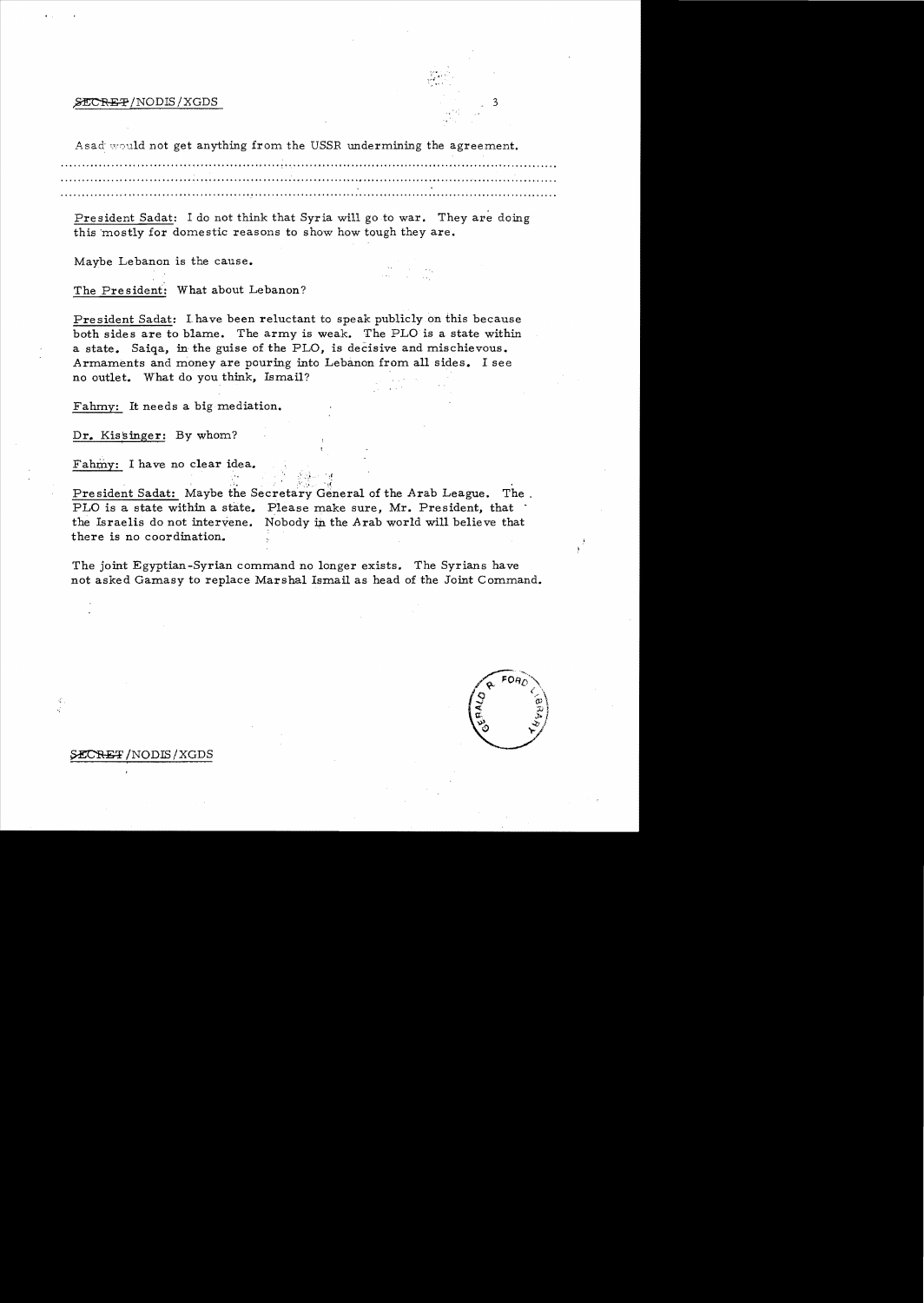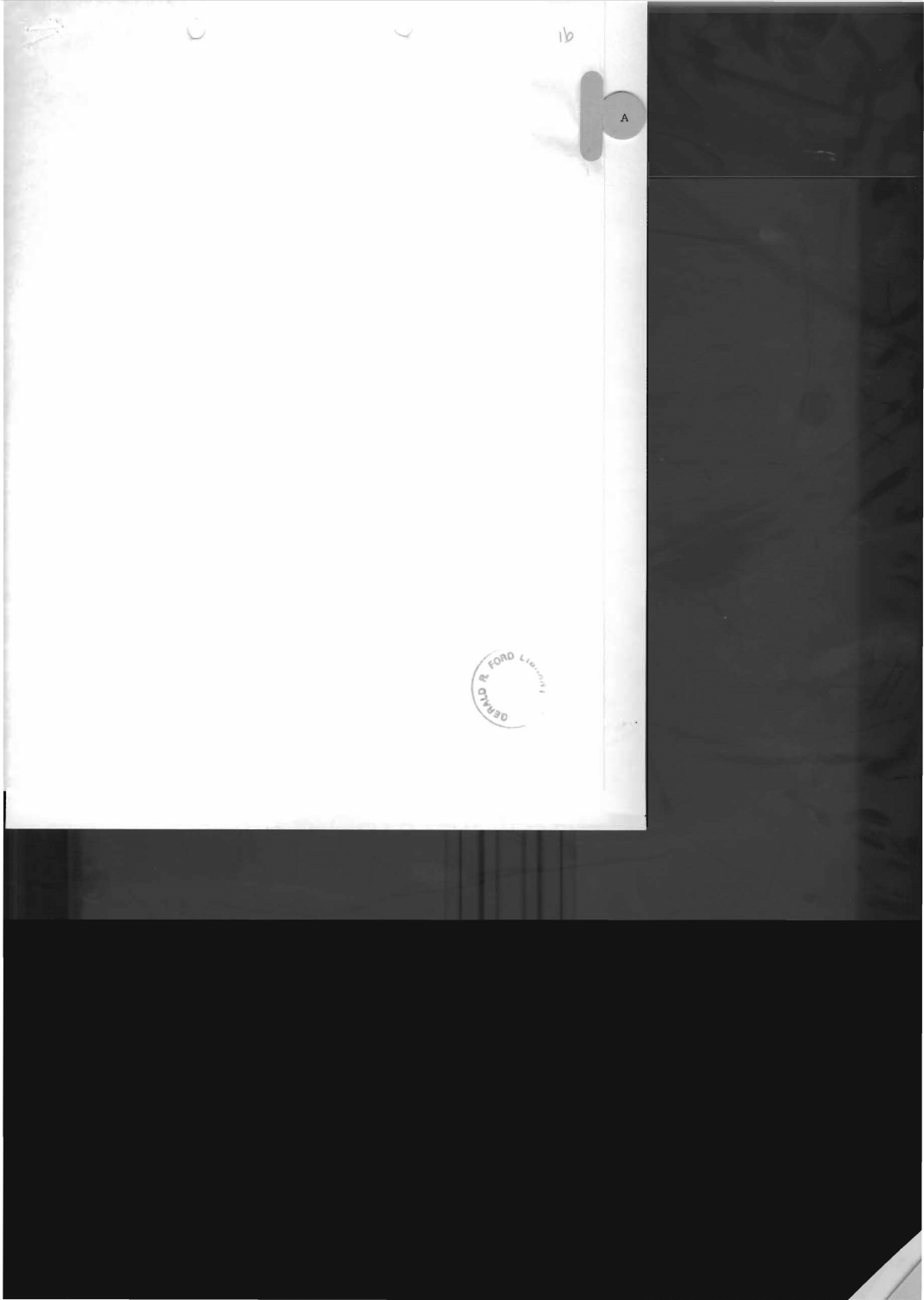# NATIONAL ARCHIVES AND RECORDS ADMINISTRATION Presidential Libraries withdrawal Sheet  $\sim 10$

# WITHDRAWAL ID 018320

 $\bar{z}$ 

 $\sim 10^7$ 

 $\sim 10$ 

|                                                                |  | REASON FOR WITHDRAWAL National security restriction                                                                                                                                                                 |
|----------------------------------------------------------------|--|---------------------------------------------------------------------------------------------------------------------------------------------------------------------------------------------------------------------|
| TYPE OF MATERIAL Memorandum                                    |  |                                                                                                                                                                                                                     |
| RECEIVER'S NAME The Secretary                                  |  | CREATOR'S NAME NEA - Alfred L. Atherton, Jr.                                                                                                                                                                        |
|                                                                |  | DESCRIPTION $\ldots$ Re Syria, with attachments                                                                                                                                                                     |
| CREATION DATE $\ldots$ $\ldots$ $\ldots$ $\frac{10}{27}{1975}$ |  |                                                                                                                                                                                                                     |
| VOLUME 4 pages                                                 |  |                                                                                                                                                                                                                     |
| COLLECTION/SERIES/FOLDER ID . 031400713<br>BOX NUMBER 16       |  | COLLECTION TITLE National Security Adviser. Memoranda of<br>Conversations<br>FOLDER TITLE October 27-28, 1975 - Ford, Kissinger,<br>Eqyptian President Mohammed Anwar<br>al-Sadat, Foreign Minister Ismail<br>Fahmy |
| DATE WITHDRAWN 06/16/2004<br>WITHDRAWING ARCHIVIST GG          |  |                                                                                                                                                                                                                     |

 $\overline{\mathcal{C}}$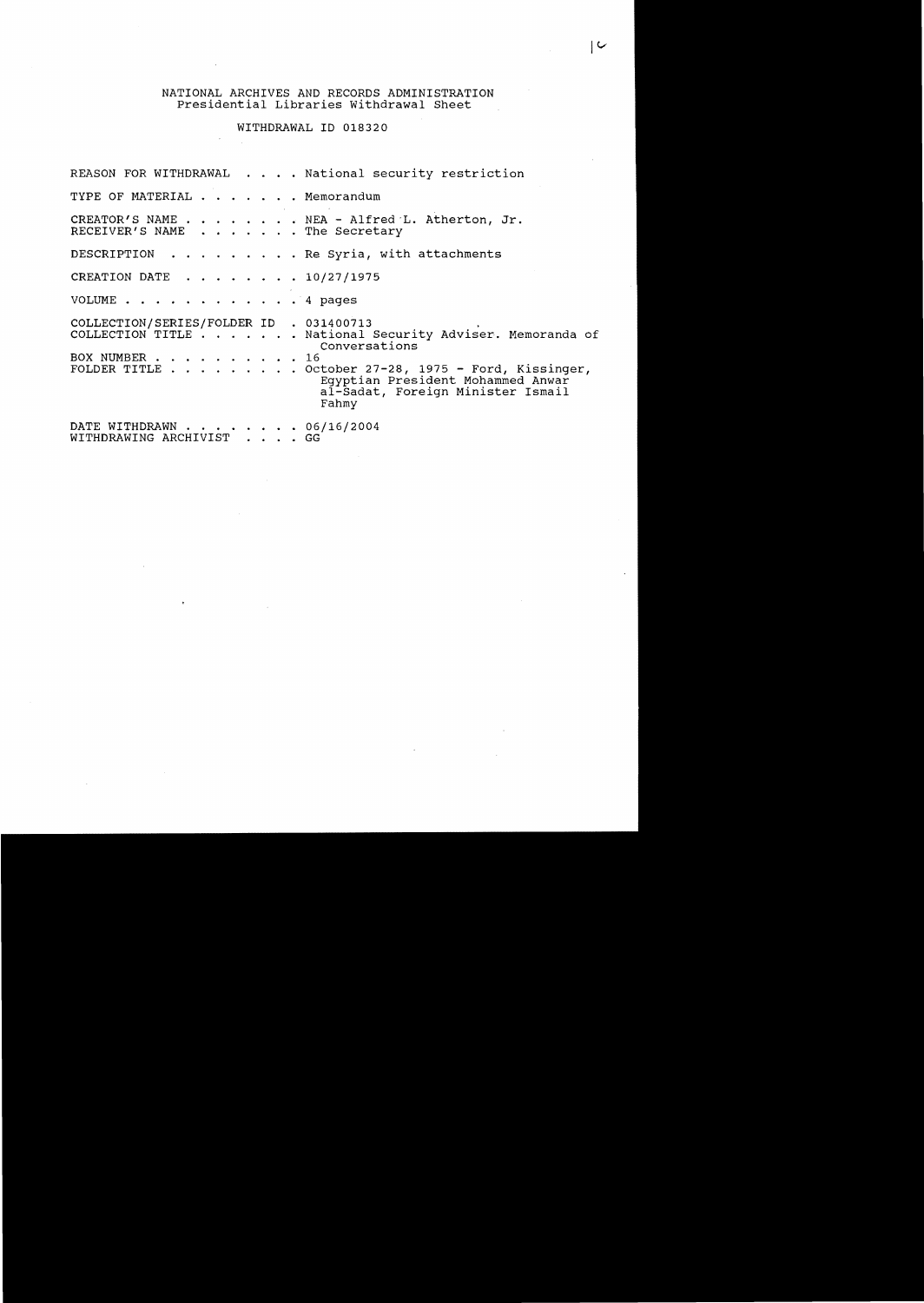$\frac{2}{\sqrt{2}}$ MEMORANDUM

#### THE WHITE HOUSE

WASHINGTON

### SEGRET/NODIS/XGDS

#### MEMORANDUM OF CONVERSATION

| PARTICIPANTS:  | President Gerald R. Ford<br>Mohammed Anwar al-Sadat, President of the Arab<br>Republic of Egypt<br>Dr. Henry A. Kissinger, Secretary of State and<br>Assistant to the President for National Security |  |  |  |  |
|----------------|-------------------------------------------------------------------------------------------------------------------------------------------------------------------------------------------------------|--|--|--|--|
|                | Affairs<br>Ismail Fahmy, Deputy Prime Minister and Minister<br>of Foreign Affairs, Arab Republic of Egypt                                                                                             |  |  |  |  |
| DATE AND TIME: | Tuesday, October 28, 1975<br>$10:40 - 11:50$ a.m.                                                                                                                                                     |  |  |  |  |
| PLACE:         | The Oval Office<br>The White House                                                                                                                                                                    |  |  |  |  |

President Ford: I want to fill the void. The question is how quickly we can do it. But we will do so.

The next question is how can we work together on a common strategy  $\geq$  for the Middle East?

President Sadat: To start with, the main item is the Palestinians. They are very greatly influenced by the Soviets. During March, the Soviets tried to turn the Palestinians. They could at that time be thwarted. Now the danger is great again. I recommend that the United States begin a dialogue with Arafat -- openly.

President Ford: Your thought is that we begin unofficial but public talks?<br>When do you think it should be done?

Q= President Sadat: The should be done after the disengagement agreement<br>
Second is completed.<br>
Conserved:<br>
Conserved: is completed.

# **SECRET/NODIS/XGDS**

~.  $\omega$ 

> CLASSIFIED BY HENRY A. KISSINGER EXEMPT FROM GENERAL DECLASSIFICATION SCHEDULE OF EXECUTIVE ORDER<br>EXEMPTION CATEGORY  $5~(b)~$ EXEMPTION CATEGORY.. : , .. \_.n' [p to AUTOMATICALLY DECLASSIFIED ON Imp. to Delle